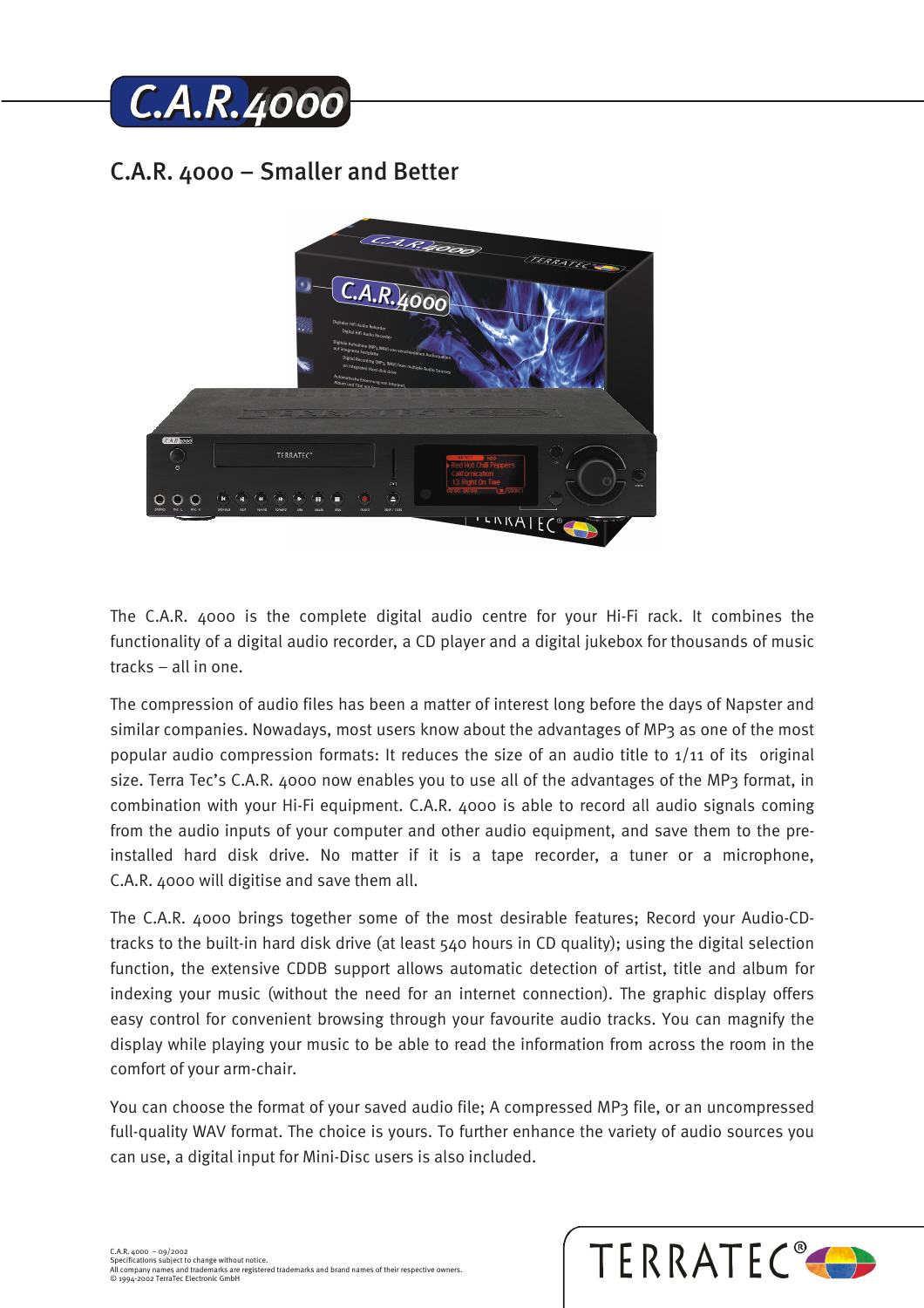# **C.A.R.4000**

Furthermore, in addition to the usual stereo line output we have also integrated a microphone amplifier connection, an optical digital output and a configurable headphone output. Friends of mobile MP3 will also benefit from the insertion for MMC memory cards. If you want to go jogging you can use it as a gas station for your portable player and refill your memory card.

After having finished the recording, you can use the remote control functions to enter information such as the artist, album and track title – just like composing an SMS message from your mobile phone.

The integrated title database is a real feature of the product. As well as creating all kinds of playback selection filters, you can also evaluate any, or all, tracks using a 'personal preference' scale from +2 (really cool) to -2 (oh no, not again!). Using the remote control you can put together your personal music charts; Your own Top 100. For an easy update of your hit list, you can use the bundled Windows application to communicate with your C.A.R. 4000 from your PC. The C.A.R. 4000 can also play, for example, ordinary audio CDs, or data CDs containing MP3 tracks. Even Winamp playlists (M3U) can be read, played and extended. Other features include an extensive timer function for recording and playing, automatic signal detection (ASD) for recordings (automatically starts recording when an audio input is detected), PartyLock password protection against prohibited use, a configurable interface (normal, advanced and professional settings) and individual saving and editing of almost all settings. The C.A.R. 4000 offers all the functions you would expect from an up-todate Hi-Fi device, including high quality compression and a complete jukebox functionality.

### C.A.R. 4000 – the audio collection in your Hi-Fi rack.

- Analogue and digital audio recording (MP3, WAV) and playback (MP3, WAV, WMA)
- Saves Audio CD's on a pre-installed hard disk drive
- Automatic recognition of artist, album and title (Gracenote CDDB support)
- Variable database with extensive filter functions and personal chart
- Simple and convenient data transfer with a PC using a USB-interface
- Interface for mobile MP3 players (MMC slot)